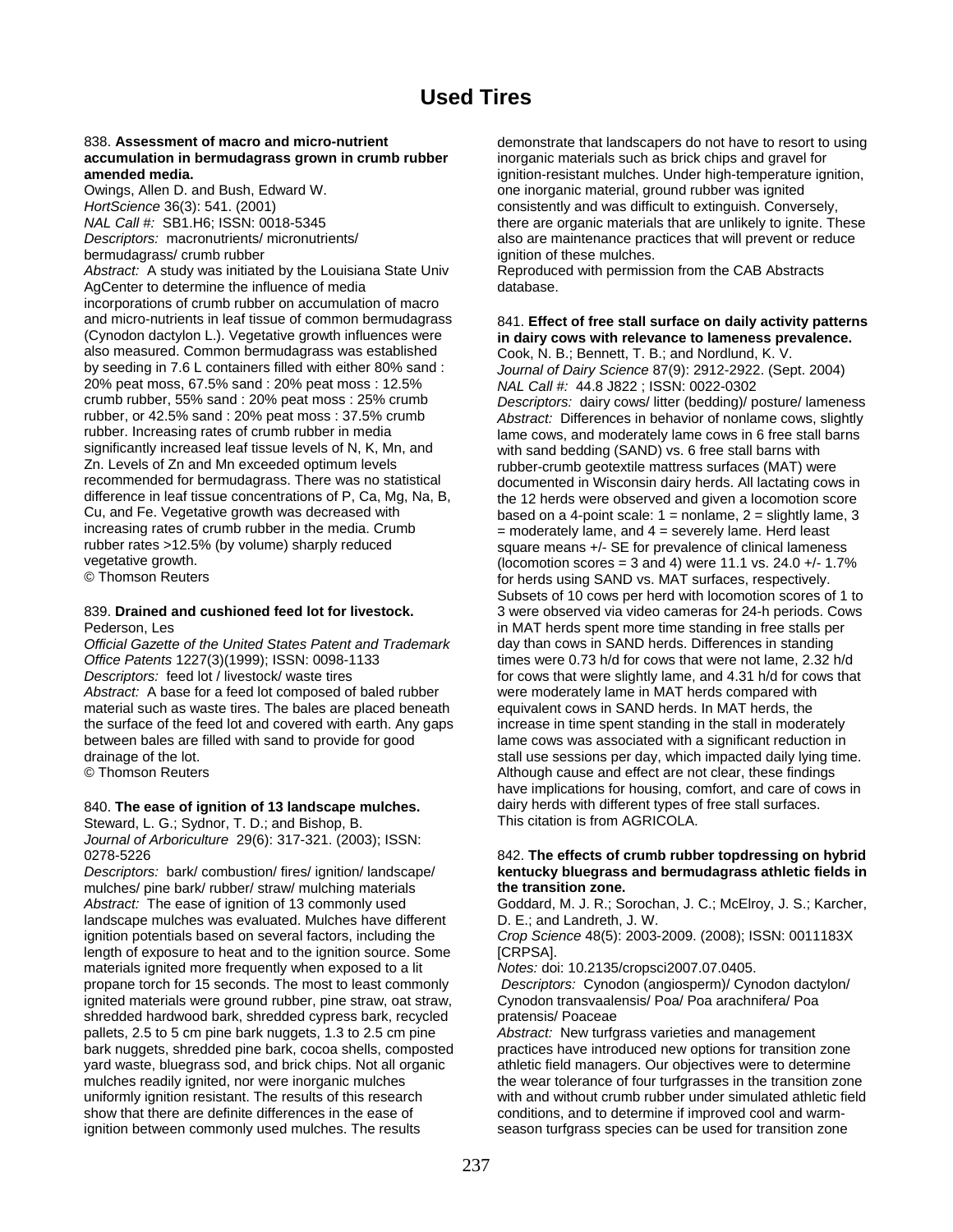athletic fields. Field trials evaluated the use of four turfgrass crumb rubber and calcined clay provided some benefit, but species with and without crumb rubber topdressing in not without some penalty to other parameters. Knoxville, TN, and Fayetteville, AR. Experimental design Reproduced with permission from the CAB Abstracts was a randomized complete block with a split-strip plot database. treatment arrangement. Plots containing 'Thermal Blue' hybrid Kentucky bluegrass (Poa pratensis L. x P. 844. **An evaluation of mattresses and mats in two dairy**  arachnifera Torr.) or 'Riviera' [Cynodon dactylon (L.) Pers.], **units.**  transvaalensis Burtt-Davy) bermudagrass were evaluated. Kelly, M<br>Crumb rubber treatments were topdressed to achieve a 2- Applied cm depth. Traffic was applied to each plot using a Cady<br>Traffic Simulator to simulate athletic field wear. Traffic *Descriptors:* anim Traffic Simulator to simulate athletic field wear. Traffic *Descriptors:* animal behaviour/ animal welfare/ behaviour/ ranging from October to December 2005. Hybrid Kentucky cattle/ dairy cows/ feed intake/ feeding behaviour/ floors/ bluegrass proved to be acceptable for use in transition zone hygiene/ lameness/ litter/ locomotion/ mats/ milk athletic fields, Riviera and Tifway showed comparable wear<br>tolerance, and Quickstand showed the lowest wear<br>trauma/ animal behavior/ animal rights/ behavior/ Rritain tolerance, and Quickstand showed the lowest wear to trauma/ animal behavior/ animal rights/ behavior/ Britain/<br>tolerance of the varieties tested. Crumb rubber topdressing cattle sheds/ feeding behavior/ flooring/ matresses resulted in a significant increase in turfgrass wear constituents/ traumas/ United Kingdom<br>tolerance, and a decrease in surface hardness, soil bulk *Abstract:* In order to investigate the relation tolerance, and a decrease in surface hardness, soil bulk *Abstract:* In order to investigate the relative merits of mats<br>density, and shear resistance. © Crop Science Society of and mattresses in terms of cow comfort, pro density, and shear resistance. A© Crop Science Society of and mattresses in terms of cow comfort, production and<br>Derformance, 29 cows were housed on ethylethene viny

## 843. An evaluation of crumb rubber and calcined clay

*Descriptors:* hardness / lawns and turf/ rooting capacity/ daily and refusals were weighed weekly. Monthly milk soil amendments/ soil compaction/ soil conservation/ soil records of milk yield, milk composition and somatic cell<br>strength/ soil texture/ soil types/ soil water content/ sports count data were available for both herds. In turf soils/ top dressings/ traction/ Bermuda grass/ lawns and sports turf/ soil quality

*Abstract:* Topdressing sports fields is used for to control There was no difference between cows on mats and thatch or to modify the soil surface. The use of coarse-<br>mattresses in milk yield, composition or quality; in fe textured materials for topdressing, other than traditional intake; in weight loss or body condition score; in severe sand, has been suggested as a means of reducing hock or knee injury, or in the incidence of lameness. Cows compaction and minimizing wear. The objective of this on mattresses tended to have slightly higher total dirtiness study was to evaluate the effect of topdressing with coarse scores than those on mats (7.06 vs. 6.95, P=0.074) and crumb rubber or calcined clay on a bermudagrass had dirtier udders (mattress, 7.50 vs. mat, 6.52, P<0.05). (Cynodon dactylon) turf subjected to intense traffic. Turf However, over the whole housing period, cows on plots were topdressed with crumb rubber or calcined clay at mattresses spent longer feeding, ruminating and lying and 6, 11, or 17 mm depth each year for two years (25, 50, and a greater proportion of their lying time was 6, 11, or 17 mm depth each year for two years (25, 50, and 75 tonnes ha-1 yr-1) or with sand applied at 6 mm depth ruminating. They spent less time standing doing nothing each year. The plots were subjected to cart wear and cleat (idling) than cows on mats and less time idling in cubicles. damage during the study. Parameters evaluated included Cows on mattresses appeared to adapt to housing more surface temperature, soil moisture, turf quality, traction, example unclear those on mats. Overall, neither mat nor wear tolerance, recuperative ability, surface hardness, and mattress gave advantages in terms of production or rooting vigor. In this study, crumb rubber topdressing performance, cows were slightly cleaner on mats but increased early season turf quality due to convection behavioural indices suggest that cow comfort was greater heating; whereas, calcined clay topdressing resulted in on mattresses. higher soil moisture but did not improve turf quality. High Reproduced with permission from the CAB Abstracts rates of crumb rubber or calcined clay reduced cleat database. traction 16 to 31% in 2000 and 23 to 29% in 2001, but resulted in reduced stand density when subjected to cart 845. **Foliar accumulation of zinc in tree species grown**  rubber topdressing 24% compared to apparent slight Bush, E.; Owings, A.; and Leader, K. increases from sand (+1%) or calcined clay (+2%). Plots *Journal of Plant Nutrition* 26(7): 1413-1425. (2003) topdressed with sand showed the best turf surface toward *NAL Call #:* QK867.J67 ; ISSN: 0190-4167<br>the end of the season each year. This demonstrated that *Descriptors:* bark/ container grown plants/ the end of the season each year. This demonstrated that *Descriptors:* bark/ container grown plants/ foliar diagnosis/<br>sand topdressing is generally a good cultural practice to forest nurseries/ growing media/ leaves/ orna sand topdressing is generally a good cultural practice to forest nurseries/ growing media/ leaves/ ornamental plants/<br>maintain or improve turf quality. In these evaluations, the pecans/ planting stock/ tyres/ waste utiliza

Chaplin, S J; Tierney, G; Stockwell, C; Logue, D N; and

Applied Animal Behaviour Science 66(4): 163-272. (2000);

body condition/ body weight/ cattle housing/ cows/ dairy cattle sheds/ feeding behavior/ flooring/ matresses/ milk America.<br>
© 2009 Elsevier B.V. All rights reserved.<br>
© 2009 Elsevier B.V. All rights reserved.<br>  $\alpha$  performance, 29 cows were housed on ethylethene vinyl acetate mats and 29 on mattresses of loose rubber crumb with a polypropylene cover, at each of 2 similar dairy units of the Scottish Agricultural College. Both mats and **for topdressing sports fields.** mattresses were newly installed at the start of the trial. The Miller, G. L. cows were housed in the autumn after calving. Milk yield *Acta Horticulturae*(783): 381-390. (2008) was recorded daily. Cows were weighed and scored for *NAL Call #:* 80 Ac82; ISSN: 0567-7572 body condition, locomotion, dirtiness and hock and knee injury at fortnightly intervals. Feed offered was recorded count data were available for both herds. In addition, 24 h<br>behavioural observations of 15 core cows in each group were made at weeks 0, 2, 4, 6, 8, 16, and 32 post-housing. mattresses in milk yield, composition or quality; in feed

# in hardwood bark media amended with crumb rubber.

pecans/ planting stock/ tyres/ waste utilization/ zinc/ foliage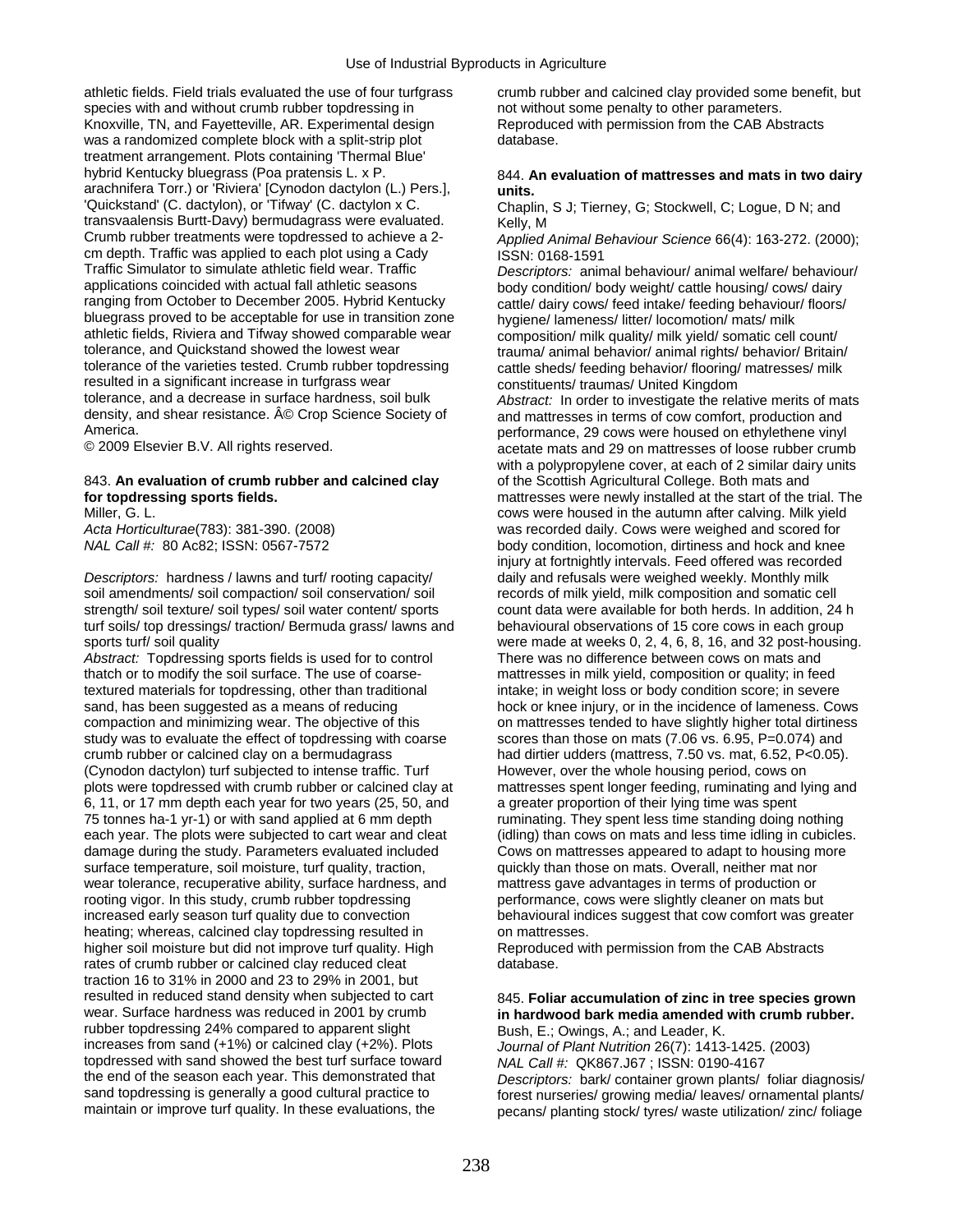### Used Tires

ornamentals/ planting materials/ potting composts/ rooting lesions when kept on mats than heifers kept on straw or media/ tires/ tissue analysis/ United States of America mattresses. These data suggest that replacing mats with *Abstract:* Artificial nursery medium sources of uniformity mattresses in cubicles can result in a significant reduction and quality are becoming more difficult to locate. Alternative in traumatic hock injury. components such as recycled crumb rubber (CR) may have Reproduced with permission from the CAB Abstracts potential to be incorporated into bark or other growing database. media. Recycled CR is a waste product from automobile tyres. Mixtures of CR and hardwood bark were evaluated in 848. **Immobilization of mercury(II) in contaminated soil**  production of container-grown trees in Louisiana, USA. Leaf **with used tire rubber.**  zinc (Zn) levels exceeded normal levels. Stem caliper, height, and quality of river birch (Betula nigra L.), pecan [Carya illinoinensis (Wangenh.) C. Koch], and lacebark elm *NAL Call #:* T55.3.H3J6; ISSN: 0304-3894 (Ulmus parvifolia Jacq.) decreased with increasing *Descriptors:* mercury/ contaminated soil/ used tire rubber

## **in pine bark media amended with crumb rubber.** Hg(II) content of 300 mg/kg. When the contaminated soil

*NAL Call #:* QK867.J67 : ISSN: 0190-4167 [JPNUDS] to 34 ppb. Hg(II) concentration in the initial rainwater symptoms/ chlorosis/ application rate/ pine bark/ species infiltration in the field, Hg(II) concentration decreased to

tissue levels up to nine times the normal range in tree samples possibly by retarding the reduction of Hg(II) to species. There was a linear increase in Zn tissue Hg0. Batch extraction and adsorption results indicated that accumulation with increasing percentages of crumb rubber the rubber had high adsorption capacity for Hg(II) when pH for river birch (Betula nigra L.), lacebark elm (Ulmus values were between 2 and 8.<br>
parvifolia Jacq.), and pecan [Carva illinoinensis (Wangenh.) © Thomson Reuters parvifolia Jacq.), and pecan [Carya illinoinensis (Wangenh.) C. Koch]. Pecan leaves containing high levels of Zn exhibited no visual symptoms, unlike the remaining tree 849. **Measures for the protection of forest resources of** species exhibiting leaf chlorosis. Results suggest that **small farmers: Reclamation and conservation of** crumb rubber incorporated at rates greater than 25% may **degraded soils.**<br>
cause abnormally high concentrations of Zn to accumulate Mario Pinto O: F in plant tissue.  $R$ .<br>This citation is from AGRICOLA.  $R$ .

Livesey, C. T.; Marsh, C.; Metcalf, J. A.; and Laven, R. A. conservacion de suelos degradados. *Veterinary Record: Journal of the British Veterinary Descriptors:* afforestation/ choice of species/ crop residues/ *Descriptors:* heifers/ dairy cows/ animal injuries/ tires/ channels/ dykes/ eroded soils / erosion/ erosion control/ yards/ lesions/ mats/ cow housing/ hocks/ chopped tires/ fences/ forest soils/ freshwater structures/ ground cover/ straw yards infiltration/ mulching/ reclamation/ revegetation/ ridging/

*Abstract:* Hock damage is one of the most common runoff/ scarification/ small farms/ soil conservation/ soil traumatic injuries suffered by dairy cows, but most hock degradation/ subsoiling/ techniques/ terracing/ walls/ dikes/ injuries can be avoided. This study investigated the effect of eroded sites/ reafforestation/ reforestation housing system on the development of hock damage in first *Abstract:* The widespread occurrence of eroded soils in lactation Holstein heifers. After calving, 60 heifers were Chile, where 46.8% of the land (34,490,800 ha) is affected, randomly allocated to either straw yards, cubicles with butyl is discussed and the causes and types of erosion involved rubber mats, or cubicles with mattresses filled with chopped outlined. The methods that can be used to recuperate and tyres. The hocks of these heifers were examined at the first restore these soils are briefly described under two main week after calving (week 1) and at weeks 6, 12, and 26 of categories: vegetative ground cover achieved by using lactation. Hock damage was scored as either 1 (hair loss cover crops and harvesting residues, and the use of only) or 2 (all other damage). Heifers housed in cubicles suitable crops and cropping systems (including tree with mats had significantly worse lesions at week 26 than at planting and forestry). Three schemes that offer economic week 1, whereas no change was observed in heifers incentives for protecting the soil are discussed: the INDAP housed in cubicles with mattresses, and heifers housed on (Instituto de Desarrollo Agropecuario), SAG (Servicio straw had significantly lower lesion scores. Heifers with no Agricola y Ganadero) and CONAF (Corporacion Nacional

diagnosis/ hickory nuts/ nursery plants/ nursery stock/ lesions at calving were significantly more likely to develop

Meng, Xiaoguang; Hua, Zeai; Dermatas, Dimitris; and<br>Wang, Wei Kuo Hsiu Yu Journal of Hazardous Materials 57(1-3): 231-241. (1998) percentages of CR.<br>**Reproduced with permission from the CAB Abstracts** *Abstract:* The effectiveness of used tire rubber for **Reproduced with permission from the CAB Abstracts** *immobilizing Hg(II)* in a contaminated soil Reproduced with permission from the CAB Abstracts immobilizing Hg(II) in a contaminated soil was evaluated<br>using batch extraction and field rainwater leaching tests using batch extraction and field rainwater leaching tests. The contaminated soil was prepared using a clay-loam 846. Foliar accumulation of zinc in tree species grown spiked with mercury oxide or mercury chloride to yield a Bush, E; Leader, K; and Owings, A was treated with 4% of tire rubber, Hg(II) concentration in *Journal of Plant Nutrition* 24(3): 503-510. (2001) an acetic acid leachate was reduced from 3500 ppb down *Descriptors:* Betula nigra/ Ulmus parvifolia/ Carya leachate was reduced from 84 ppb for untreated soil to 1.2 illinoinensis/ nutrient content/ zinc/ soilless culture/ ppb for the rubber-treated soil. After 8 months of rainwater differences less than 0.2 ppb for the treated soil. The rubber-treatment *Abstract:* Incorporated crumb rubber (CR) increased Zn inhibited the evolution of metallic Hg0 from the spiked soil

# small farmers: Reclamation and conservation of

Mario Pinto, Q.; Rodrigo Azolas, P.; and Enrique Williams,

Documento Tecnico Chile Forestal 160: 1-12. (2004). *Notes:* Original title: 160 edicion n degrees 310 documento 847. **Hock injuries in cattle kept in straw yards or** tecnico medidas para la proteccion de los recursos **cubicles with rubber mats or mattresses.** forestales de pequenos productores/as recuperacion y

*Association* 150(22): 677-679. (2002); ISSN: 0042-4900 cropping systems/ dams/ degraded land/ ditches/ drainage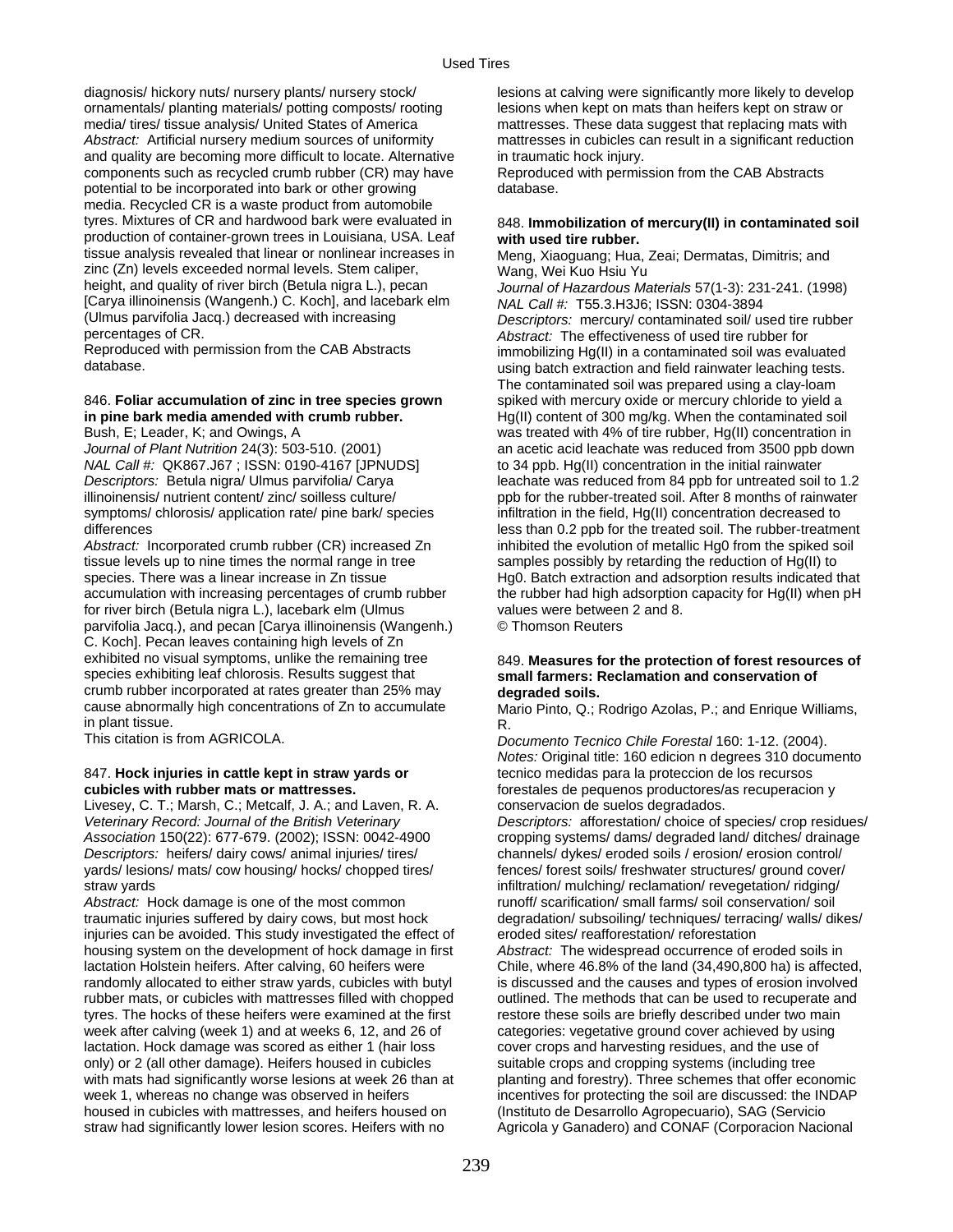Forestal) programmes for recuperation of degraded soils.  $(p=0.007)$ , although the data showed a less stark change The last part of the report discusses specific techniques compared to that for the rubber-crumb beds. The observed that can be used to recuperate and improve degraded soils, use-related reduction in cushioning performance of the including the construction of infiltration ditches, diversion rubber-crumb bed was simulated in ABAQUS by reducing canals to collect surface runoff and large volumes of water the model thickness by 50% and looking at the forceflow, dykes constructed using posts, gabion check dams, deflection response. fences, low stone walls, fascines, containment fences made Reproduced with permission from the CAB Abstracts of used tyres, terracing (microterraces) with or without database. scarification, subsoiling with ridging and complementary biological techniques (planting herbaceous and shrubby 851. **Modification of clayey soils using scrap tire rubber** 

Reproduced with permission from the CAB Abstracts database.

# 850. **Methods for assessing the cushioning** *Descriptors:* compression/ fibres/ modification/

*Transactions of the ASAE* 46(1): 147-153. (2003) *Abstract:* A number of studies have been conducted *Descriptors:* compression/ cows/ dairy cows/ dairy farming/ fibres on the geotechnical behaviour of grained soils. deformation/ equipment performance/ litter/ mats/ However, very few studies have been carried out on fibermethodology/ performance tests/ stability/ static tests/ reinforced clayey soils. Therefore, this experimental work<br>stresses/ methods<br>fresses/ methods<br>of the influence of

Abstract: Cushioning in dairy cow synthetic bed materials randomly oriented fibre inclusion on the geotechnical is quantifiable in terms of compression force attenuation behaviour of clayey soils. This research evaluates the use and stability, but animal observation trials aimed at finding of waste fibre materials such as scrap tire rubber, Finite element analysis (FEA) is a computational technique clayey soils. This investigation focuses on the strength and used for engineering stress and deformation analysis. dynamic behaviour of the reinforced soils with randomly Accelerometric testing is used in sports engineering to test included waste fibre materials. The unreinforced and the cushioning offered by athletics tracks and synthetic reinforced samples were subjected to unconfined sports surfaces. In the current work, these two methods compression, shear box, and resonant frequency tests to were used to study the cushioning performance of two of determine their strength and dynamic properties. These the most commonly used types of free-stall or cubicle waste fibres improve the strength properties and dynamic synthetic bed, rubber-crumb mattresses and ethylene vinyl behaviour of clayey soils. The scrap tire rubber, acetate (EVA) mats, both of which are classified in polyethylene, and polypropylene fibres can be successfully engineering terms as hyperfoams. That is, materials that used as reinforcement materials for the modification of can undergo large deformations under load and yet return clayey soils. to their original shape on unloading. FEA was used, in Reproduced with permission from the CAB Abstracts conjunction with quasi-static compression force tests, to database. assess free-stall bed cushioning during the getting-up movement of a cow (a quasi-static "push") and to predict, in 852. Monitoring indices of cow comfort in free stall a quick and cost-effective way, variation in performance in **housed dairy herds.**  time or as a result of an altered bed specification. The Cook, N. B.; Bennett, T. B.; and Nordlund, K. V. force-deflection responses of the materials of the two bed *Journal of Dairy Science* 88(11): 3876-3885. (2005) types were closely matched in the ABAQUS FE code, *NAL Call #: 44.8 J822*; ISSN: 00220302<br>giving confidence in the ability of the model to predict the *Descriptors: comfort index*/ lameness/ st giving confidence in the ability of the model to predict the *Descriptors:* comfort index/ lameness/ stall use/ animal/ effect of changes in, for example, bed thickness and animal behavior/ animal housing/ animal lameness/ animal<br>density. Accelerometric testing was used for the verture of the density of cattle/ dairving/ female/ lactation/ density. Accelerometric testing was used for the welfare/ body posture/ cattle/ dairying/ female/ lactation/<br>assessment of two further performance criteria vital to a methodology/ physiology/ regression analysis/ statistic assessment of two further performance criteria vital to a methodology/ physiology/ regression analysis/ statistical<br>bed purchase decision: first, the impact absorption methodology/ filme/ animal welfare/ animals/ behavior bed purchase decision: first, the impact absorption model/ time/ animal welfare/ animals/ behavior, animal/ performance during the lying down movement of a cow (a cattle/ cattle/ cattle diseases/ dairving/ female/ housing performance during the lying down movement of a cow (a cattle/ cattle/ cattle diseases/ dairying/ female/ housing, animal/<br>dynamic "drop"), and second, variation in cushioning entity and lactation/ lameness, animal/ leastperformance over time as a result of the bed being used by models/ posture/ time factors<br>a herd for three years. The quasi-static testing and FEA *Abstract:* Indices of cow com a herd for three years. The quasi-static testing and FEA *Abstract:* Indices of cow comfort are used widely by than a new EVA bed and would therefore be more likely to understanding that they are representative of lying<br>prevent knee pain during the getting-up movement. The behavior. This study examines the influence of stall prevent knee pain during the getting-up movement. The behavior. This study examines the influence of stall base<br>peak acceleration results showed that the new-condition the procession or a geotextile mattress filled with ru rubber-crumb bed cushioned a cow knee impact force from crumbs) and time of measurement on 4 indices of comfort<br>a lying down movement best. However, the test of the collected at hourly intervals in 12 herds, aligned by mor a lying down movement best. However, the test of the collected at hourly intervals in 12 herds, aligned by morning<br>three-year-old rubber crumb bed showed it to be less and afternoon milking. Stall hase type significantly three-year-old rubber crumb bed showed it to be less and afternoon milking. Stall base type significantly<br>compliant compared to the new condition (p<0.001). The influenced all indices of comfort. For example, the compliant compared to the new condition (p<0.001). The influenced all indices of comfort. For example, the least<br>EVA bed peak acceleration results also showed cushioning sources mean (SE) cow comfort index (proportion of c EVA bed peak acceleration results also showed cushioning squares mean (SE) cow comfort index (proportion of cows<br>
performance to be poorer after three years of use touching a stall that are lying down) was 0.76 (0.015) in

and synthetic fibers.<br>Akbulut, S.; Arasan, S.; and Kalkan, E. Applied Clay Science 38(1/2): 23-32. (2007) *NAL Call #:* TA455.C55 ; ISSN: 0169-1317 **performance of free-stall dairy cow synthetic beds.** polyethylene/ properties/ reinforcement/ research/ shear/ Tierney, G. and Thomson, R. Soil / wastes/ fibers/ polythene/ studies recently to investigate the influence of randomly oriented has been performed to investigate the influence of the best materials are expensive and time-consuming. polyethylene, and polypropylene fibre for the modification of

lactation/ lameness, animal/ least-squares analysis/ linear

consultants in the dairy industry, with a general type (sand or a geotextile mattress filled with rubber touching a stall that are lying down) was 0.76 (0.015) in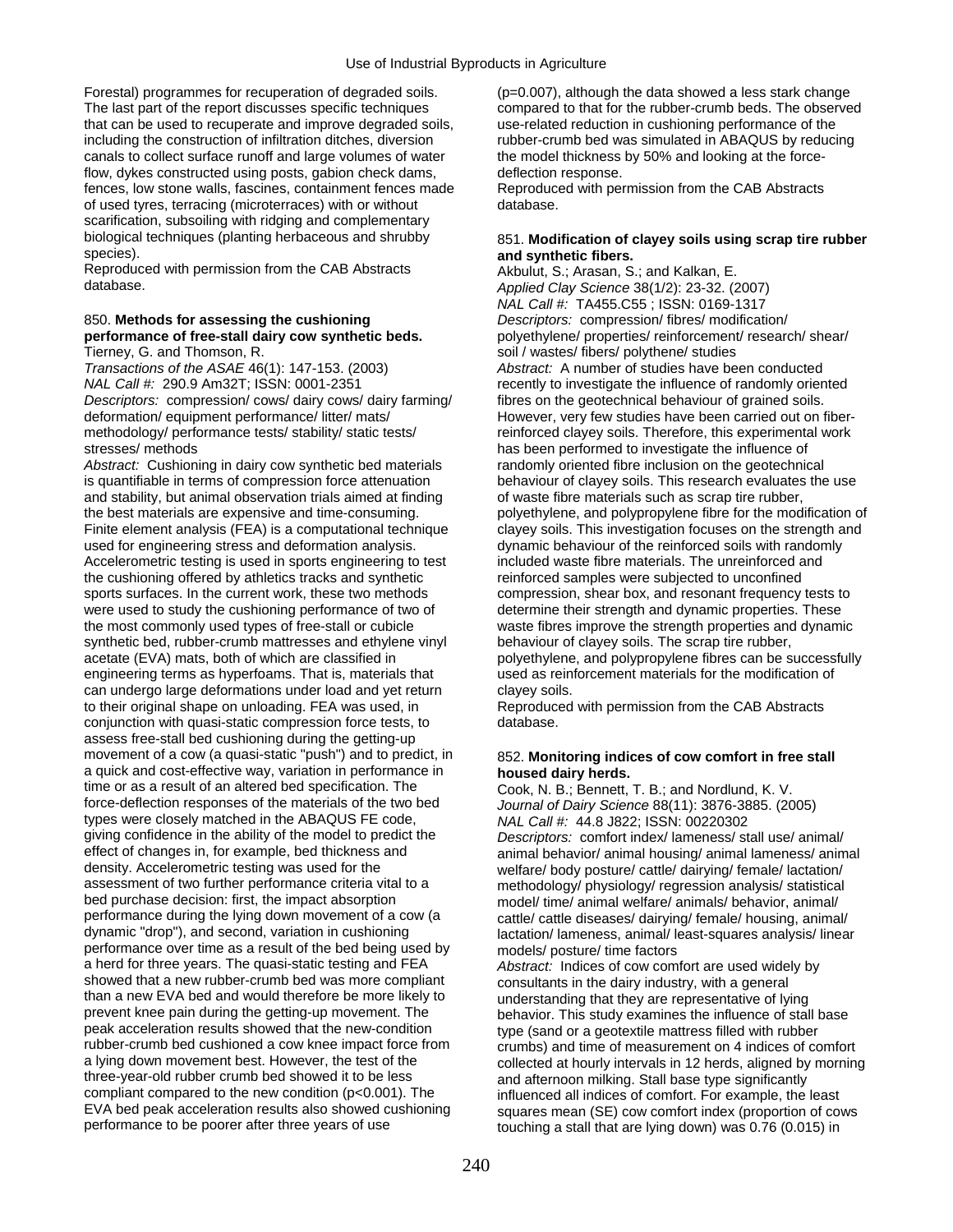herds with mattresses compared with 0.86 (0.015) in herds general, medium grade rubber crumb (0.5-1.5 mm) with sand stalls. Significant hourly variation was also appeared to be the most effective for use with sandidentified suggesting that timing of measurement is dominated root zones. important. None of the indices of cow comfort derived from Reproduced with permission from the CAB Abstracts the high-yielding group pen was associated with the mean database. 24-h lying time of 10 sentinel cows whose time budgets were known in each herd. However, the cow comfort index 854. **Recycled rubber topdressing improves wear** was associated with the herd mean 24-h stall standing time, tolerance in athletic turfgrass. was associated with the herd mean 24-h stall standing time, **tolerance in athletic turfgrass.**<br>
with the strongest relationships occurring 2 h before the Gazze, Christopher and Walter, Cynthia with the strongest relationships occurring 2 h before the morning and afternoon milking, when stall base type did not significantly influence the association. When measured at these times, we recommend use of the stall standing index (proportion of cows touching a stall that are standing), with  $\frac{1}{100}$  athletic turfgrass<br>values greater than 0.20 being associated with abnormally *Abstract*: Late st values greater than 0.20 being associated with abnormally *Abstract:* Late summers in southwestern Pennsylvania are American Dairy Science Association, 2005.  $\bullet$  of athletic turf to tolerate wear, therefore decreasing the Quadretic turf to tolerate wear, therefore decreasing the  $\circ$  2009 Elsevier B.V. All rights reserved.

1367-8361 Greensburg, PA, Westmoreland Co., using Kentucky

*Descriptors:* application rates/ bulk density/ capillary bluegrass (Poa pratensis) sod treated with combinations of capacity/ golf courses/ golf green soils/ hydraulic CR topdressing and wear that simulated football pract conductivity/ lawns and turf/ porosity/ rhizosphere/ sandy August. In most measures of turf quality, results from three soils/ shear strength/ soil amendments/ soil density/ soil replicate plots/treatment in a randomized block design waste utilization/ wastes/ lawns and sports turf/ physical performance in the following treatment groups: no wear properties of soil with CR, no wear without CR, wear with CR, wear without

*Abstract:* The physical properties of sand-soil root zones CR. The CR and wear factors had statistically significant were examined after the incorporation of rubber crumb.<br>
Four size grades of rubber crumb were either mixed into biology (two factor ANOVA, p values <= 0.01). Our re Four size grades of rubber crumb were either mixed into biology (two factor ANOVA, p values <= 0.01). Our results the root zone at rates varying from 0-50% by volume or suggest that CR can increase the wear tolerance of a applied on the surface, with depths ranging from 0-20 mm. The hydraulic conductivity of mixes containing rubber the quality of the playing surface for athletes. crumb tended to increase, especially when incorporation © Thomson Reuters rates exceeded 30% (v/v). Hydraulic conductivity was greatest when medium grades (0.25-1.5 mm) of rubber was thought that significant interpacking took place **synthetic beds.**  between the rubber crumb and the root zone mix. Bulk Tierney, G. and Thomson, R. D.<br>density decreased as the incorporation rate of rubber Journal of Agricultural Engineeri crumb increased and bulk density values were greater for 379. (2001)<br>the coarser grades of rubber crumb (1-3 mm or 2-8 mm NAL Call #: 58.8 J82; ISSN: 0021-8634 the coarser grades of rubber crumb (1-3 mm or 2-8 mm<br>material). Total porosity decreased with incorporation rate material). Total porosity decreased with incorporation rate *Descriptors:* cows/ cubicles/ dairy cows/ finite element<br>for the coarser grades of rubber crumb but was hardly analysis/ injuries/ litter/ mats/ prediction/ stre for the coarser grades of rubber crumb but was hardly analysis/ injuries/ litter/ mats/ prediction/ stress analysis<br>affected by fine (0.125-1.0 mm) and medium grade and abstract: The optimum degree of cushioning in dairy c affected by fine (0.125-1.0 mm) and medium grade *Abstract:* The optimum degree of cushioning in dairy cow material. Capillary porosity decreased with incorporation eubicle synthetic bed materials is a compromise between<br>The cubicle synthetic bed materials is a compromise between rate and find the artenuation and stability. Far rate and finer crumb size, while air-filled porosity was impact force attenuation and stability. Farm trials aimed at<br>inding the best materials are expensive but finite-element Increasing rates of rubber crumb reduced surface hardness analysis, a computational method routinely used for<br>and shear strength. When used as a top dressing material, engineering stress analysis, is now able to model th and shear strength. When used as a top dressing material, engineering stress analysis, is now able to model the<br>increasing depth of rubber crumb caused increases in total deformation of foam-like cubicle bedding materials increasing depth of rubber crumb caused increases in total deformation of foam-like cubicle bedding materials under<br>porosity and air-filled porosity and decreases in bulk<br>loads induced by a kneeling cowalt thus offers the porosity and air-filled porosity and decreases in bulk loads induced by a kneeling cow. It thus offers the potential density, capillary porosity, hardness and shear strength.<br>
for predicting cushioning performance for less density, capillary porosity, hardness and shear strength. for predicting cushioning performance for less cost. This<br>The effects of crumb grade were generally not significant, paper compares finite-element analyses of two t although for hydraulic conductivity values decreased with cubicle bed, recycled rubber-crumb mattresses and depth for fine grade material. The use of rubber crumb gave ethylene vinyl acetate mats, the properties of which were advantages of increased hydraulic conductivity and derived from simple laboratory experiments, with resu advantages of increased hydraulic conductivity and derived from simple laboratory experiments, with results<br>The head reduced bulk density and hardness. However, the same of the strom a two-farm study of cow injury assessme reduced bulk density and hardness. However, the from a two-farm study of cow injury assessments. The bed<br>consequences of large quantities of rubber crumb on water samples were subject to quasi-static compression tests and

Journal of the Pennsylvania Academy of Science 81(2-3):<br>47-52. (2008); ISSN: 1044-6753 Descriptors: recycled rubber/ topdressing/ wear tolerance/

long herd mean stall standing times greater than 2 h/d. © characterized by hot, dry weather, which impedes the ability<br>American Dairy Science Association, 2005. safety and performance of the field. Crumb rubber made from discarded tires may play an important role in 853. **Physical characteristics of sports turf rootzones** protecting grass from the harmful effects of wear. A study **amended and top dressed with rubber crumb.** was performed in summer, 2005 to determine the effect of Baker, S. W.; Hannaford, J.; and Fox, H. crumb rubber (CR) topdressing on the wear tolerance of a *Journal of Turfgrass Science* 77: 59-70. (2001); ISSN: newly established athletic turf. A field was planted in May in CR topdressing and wear that simulated football practice in physical properties/ soil strength/ soil types/ top dressings/ confirmed the expected pattern of progressively decreasing suggest that CR can increase the wear tolerance of a new athletic field used in late summer, and potentially improve

### greatest when medium grades (0.25-1.5 mm) of rubber 855. **The role of finite element analysis in predicting the**<br>
crumb were used. With coarser grades of rubber crumb, it **interialist in inter-reduction potential of dairy** injury-reduction potential of dairy cow cubicle

Journal of Agricultural Engineering Research 80(4): 373-

finding the best materials are expensive but finite-element paper compares finite-element analyses of two types of consequences of large quantities of rubber crumb on water samples were subject to quasi-static compression tests and<br>
retention and surface stability must be considered. In their force-displacement responses were measured. their force-displacement responses were measured. Both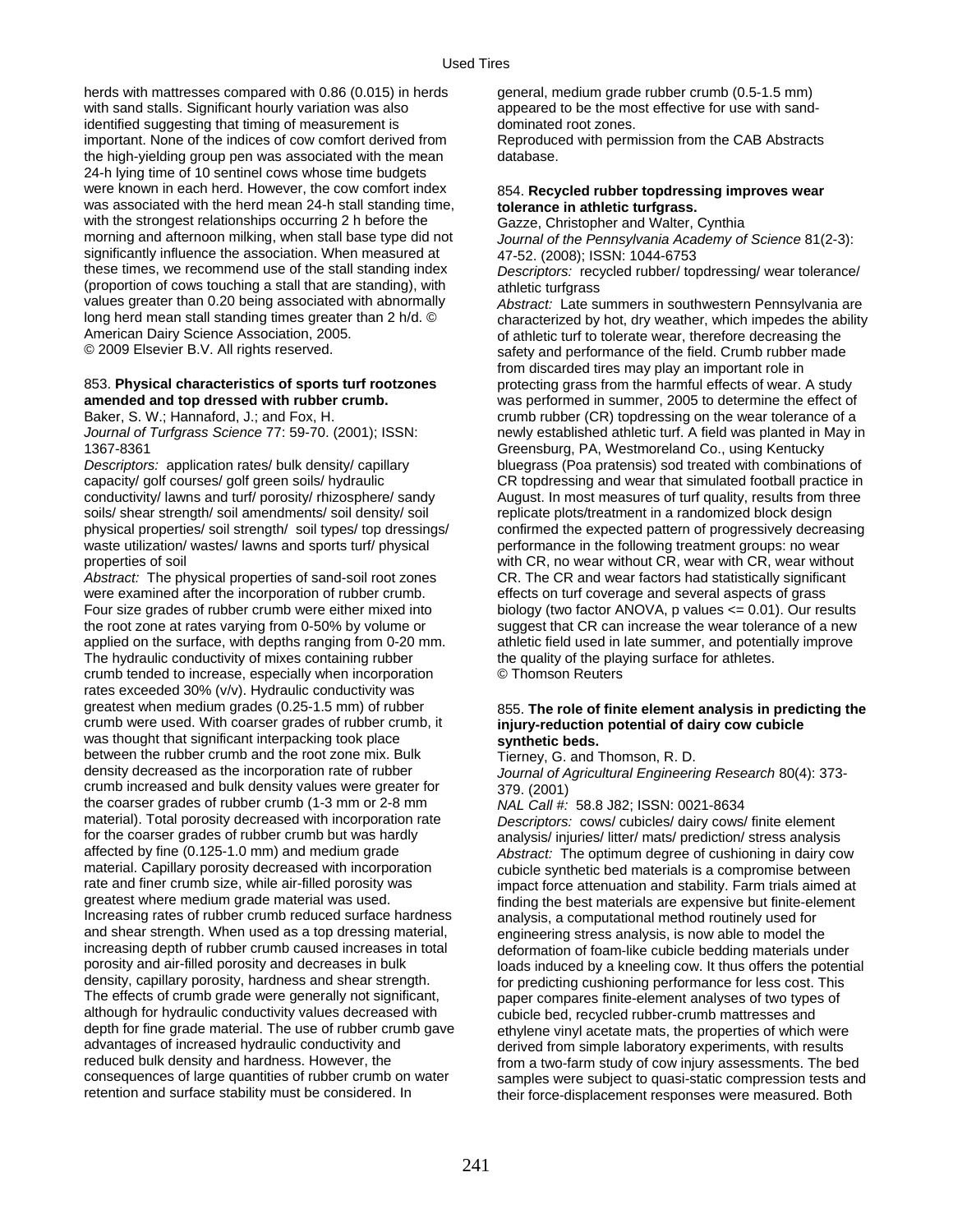samples were found to be non-linear elastic, with a Fragiudalfs). Three different grades (average 3.5, 6.5 and response that may be characterized as hyperelastic. While 9.5 mm) of crumb rubber shredded from used tyres were both products would provide sufficient cushioning to reduce added to soil for the purpose of enhancing its tilth. The severe hock and knee injuries, the rubber-crumb mattress amounts of crumb rubber (treatment) amended in soil were was the more compliant of the two and should result in 0.2, 0.3 and 0.4 g g-1. In addition, a zero amendment (as a fewer injuries to the cows. These inferences were control) and a zero amendment with 6.5 mm crumb rubber 'injury prevention performance rating' to be investigated. in the test was a tall fescue (Festuca arundinacea Reproduced with permission from the CAB Abstracts 'Pyramid') and bluegrass (Poa pratensis 'Raven') (90:10) database. mix. Parameters measured include germination rate, grass

## short-term and long-term injury-reduction potential of dairy cow cubicle synthetic beds.<br> **dairy cow cubicle synthetic beds.** The rates of 3.5 mm crumb rubber. Results indicated that soil

In: 2000 ASAE Annual Intenational Meeting, Technical

Century.Milwaukee, WI.); Vol. 2.; pp. 4067-4074; 2000. between the control and 0.2 g g-1 of 6.5 mm treatment CAB Abstracts.<br>Descriptors: dairy cow cubicle beds/ impact loading/ injury Reproduced with permission from the CA *Descriptors:* dairy cow cubicle beds/ impact loading/ injury Reproduced prevention/ innovative use of finite element analysis/ database. prevention/ innovative use of finite element analysis/ attenuation/ computational methods/ deformation/ elastic moduli/ finite element method/ foams/ loads (forces)/ 858. **Rootzone mixes amended with crumb rubber:**  mathematical models/ rubber/ stress analysis/ hyperfoams/ **Laboratory study.**  impact loading/ injury prevention/ recycled rubber crumbs Chong, S. K.; Ok, C. H.; Boniak, R.; and Diesburg, K. L. (rrc)/ dairies *International Turfgrass Society Research Journal* 9: 493-

*Abstract:* Cushioning in dairy cow cubicle synthetic bed 497. (2001) materials is quantifiable in terms of impact force attenuation *Descriptors:* Alfisols / clay loam soils/ Entisols/ growth/ and stability but trials aimed at finding the best materials hydraulic conductivity/ lawns and turf/ porosity/ rhizosphere/ are expensive and time-consuming. Finite Element Analysis rubber/ silt loam soils/ soil amendments/ soil physical (FEA), a computational technique used for engineering properties/ soil types / sports turf soils/ tilth/ tyres/ lawns stress and deformation analysis, can be used to model the and sports turf/ physical properties of soil/ tires deformation of cubicle bedding under loads induced by a *Abstract:* The purpose of this research was intended to kneeling cow. Synthetic beds made from recycled rubber enhance the tilth of fine-textured soil for turf growth by<br>crumbs (RRC) or from ethylene vinyl acetate (EVA) are incorporation of crumb rubber shredded from used tyre classified in engineering terms as hyperfoams, i.e. The specific objectives were to determine the physical materials that can undergo large deformations under load properties of soil mixtures amended with different grade<br>and vet return to their original shape on unloading. The and amount of crumb rubber. Two soils and three dif and yet return to their original shape on unloading. The mechanical behaviour of hyperfoams is difficult to predict by grades (3.5, 6.5 and 9.5 mm) of crumb rubber were used in manual calculation but the Abaqus FE code can model this study. The soils selected were an Arenzville silt loam them in terms of engineering properties such as the initial (coarse-silty, mixed, nonacid, mesic Typic Udifluvents) and shear modulus, µ and the hyperelastic power-stiffening a Hosmer silty clay loam (fine-silty, mixed, mesic Typic index, a. Suitable values for these properties were derived Fragiudalfs). The amount of crumb rubber mixed in soil<br>by matching FE analyses with compression test results and ranged from 0 to 0.4 g g-1 (using 0.05 g g-1 incr the role of FEA in determining a practical 'injury prevention 0 as control). For each treatment, soil cores were performance rating was investigated. constructed following the recommendation by the United

*International Turfgrass Society Research Journal* 9: 487-

*Descriptors:* Alfisols / clay loam soils/ hardness/ lawns and mixtures h<br>turf/ porosity/ rhizosphere/ rubber/ seed germination/ soil treatment. turf/ porosity/ rhizosphere/ rubber/ seed germination/ soil treatment.<br>amendments/ soil compaction/ soil types/ soil water Reproduced with permission from the CAB Abstracts amendments/ soil compaction/ soil types/ soil water Reproduced Reproduced content/ tilth/ top dressings/ tyres/ Festure elation/ lawns content/ tilth/ top dressings/ tyres/ Festuca elatior/ lawns and sports turf/ tires/ United States of America Abstract: The objective of this study was to evaluate the 859. **Simulated traffic on turfgrass topdressed with** quality and performance of turf established on root zone **crumb rubber.**  amended with crumb rubber in a fine-textured soil. The field Rogers, J. N. III; Vanini, J. T.; and Crum, J. R. experiment was conducted using a randomized complete *Agronomy Journal* 90(2): 215-221. (1998) block design at the Horticulture Research Centre, Southern *NAL Call #:* 4 AM34P; ISSN: 0002-1962 Illinois University Carbondale, USA. The soil was classified *Descriptors:* lawns and turf/ ornamental plants/ particle as a Hosmer silty clay loam (fine-silty, mixed, mesic Typic size/ rubber/ shear strength/ soil mechanics/ sports

substantiated by the two-farm study. This allows a practical top dressing were included for comparison. The grass used clipping weight, turf quality index, root mass, soil moisture 856. **The role of finite element analysis in predicting the** content and surface hardness. Poor germination rates were short-term and long-term injury-reduction potential of observed in mixtures with 0.3 and 0.4 g g-1 amen Tierney, G. and Thomson, R.<br>In: 2000 ASAF Annual Intenational Meeting Technical amendment rate recorded the highest clipping yields, but Papers: Engineering Solutions for a New  $\frac{3}{2}$  no statistical difference in turf quality was observed<br>Century Milwaukee, WL): Vol. 2:: pp. 4067-4074: 2000. between the control and 0.2 g g-1 of 6.5 mm treatments.

incorporation of crumb rubber shredded from used tyres. ranged from 0 to 0.4 g g-1 (using 0.05 g g-1 increments and © 2009 Elsevier B.V. All rights reserved. States Golf Association Green Section Record. Results indicated that porosity of the mixtures decreased as the 857. **Rootzone mixes amended with crumb rubber:** amount of crumb rubber increased. Regardless of the **Field study.** grade of crumb rubber, mixtures with less than 0.15 g g-1 of Boniak, R; Chong, S K; Ok, C H; and Diesburg, K L crumb rubber in fine-textured soil could not enhance their<br>
International Turforass Society Research Journal 9: 487- macroporosity and hydraulic conductivity. However, as t 492. (2001)<br>
Rescriptors: Alfisols / clav loam soils/ hardness/ lawns and mixtures had significantly improved compared with the zero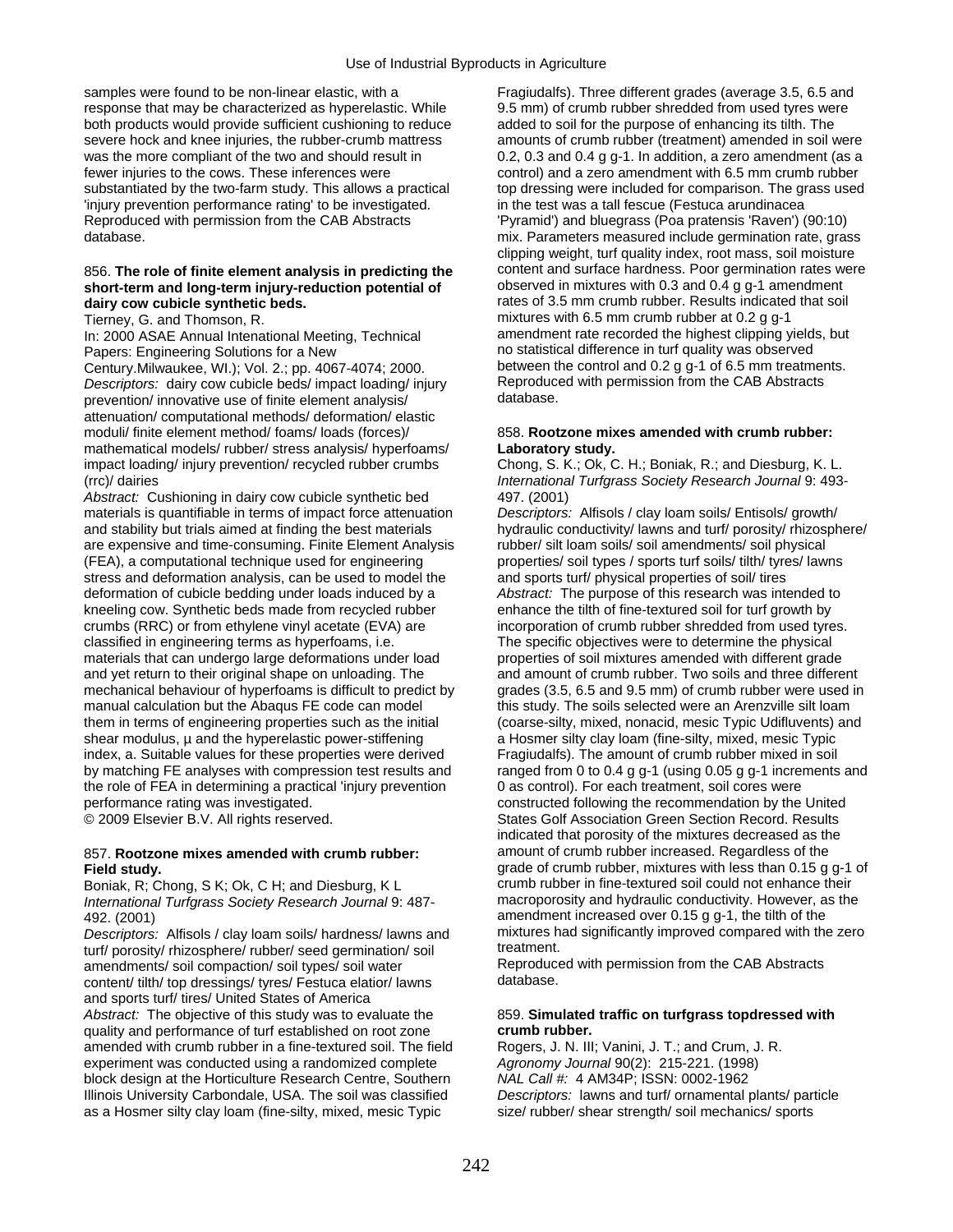grounds/ sports turf soils/ top dressings/ traffic/ engineering 861. **Treatment of screened dairy manure by upflow**  properties of soil/ lawns and sports turf/ mechanical **anaerobic fixed bed reactors packed with waste tyre**  properties of soil/ ornamentals/ playing fields/ United States of America **zeolite: Effect of the hydraulic retention time.** 

*Abstract:* Sand is commonly used for top dressing turfgrass Umańa, Oscar; Nikolaeva, Svetlana; Sánchez, Enrique; subject to traffic; under suboptimal growing conditions, Borja, Rafael; and Raposo, Francisco however, methods to maintain wear tolerance are limited. A *Bioresource Technology* 99(15): 7412-7417. (Oct. 2008)<br>top dressing study was initiated in July 1993 to determine *NAL Call #: TD930.A32; ISSN: 0960-8524* top dressing study was initiated in July 1993 to determine the effect of crumb rubber from recycled tires on turfgrass *Descriptors:* dairy manure/ anaerobic fixed bed reactors/ systems subjected to simulated athletic field traffic. A factorial randomized complete block design with three *Abstract:* Two laboratory-scale anaerobic fixed bed replications was implemented with two crumb rubber reactors were evaluated while treating dairy manure at on a 1-year-old Kentucky bluegrass-perennial ryegrass<br>(Poa pratensis-Lolium perenne) stand in Michigan, USA. In 1993 and 1994, 96 passes were made with a Brinkman traffic simulator. Surface hardness characteristics increased from 1.0 to 5.5 days. Higher COD, BOD, total measured were peak deceleration, time to peak and volatile solids removal efficiencies were always deceleration, and impact duration. The small crumb rubber achieved in the reactor R1. No clogging was observed size was more effective in increasing impact time periods during the operation period. Methane yield was also a than the large crumb rubber, but had no effect on peak function of the HRT and of the type of support used, and deceleration values. Shear resistance values decreased by was 12.5% and 40% higher in reactor R1 than in R2 for<br>as much as 40% as crumb rubber volumes increased in HRTs of 5.5 and 1.0 days, respectively. The results as much as 40% as crumb rubber volumes increased in FRTs of 5.5 and 1.0 days, respectively. The results<br>1993, but were increased by 20% in 1994 after rubber obtained demonstrated that this type of reactor is ca generally an increase in turf cover under traffic as crumb that used in a conventional reactor. rubber rates increased above 34.1 t/ha, and the small This citation is from AGRICOLA. crumb rubber was more effective in 1993. It is suggested that crumb rubber can alter surface characteristics and 862. **Turf root zone medium amended by waste crumb**<br>
increase wear tolerance of turfgrass exposed to traffic. increase wear tolerance of turfgrass exposed to traffic. **rubber and ecological responses of turfgrass.**  Reproduced with permission from the CAB Abstracts Wang, LiLi; Zhao, ShuLan; Liu, Yuan; Lian, Fei; Teng, database.<br>Meng: and Duo, LiAn

# 860. State of the art free stall designs: Do they allow<br>lame cows to maintain normal patterns of stall use?

J.; Calderon, B. D.; and Cook, N. B. Soil types/ lawns and sports turf

Engineers. 6th International Dairy Housing Conference loam, clay soil, sand and waste crumb rubber with four<br>2007.Minneapolis, MN.): pp. 6-11: 2007. ISBN: different sizes as soil amendment, and ecological

*Descriptors:* cow comfort/ lameness/ mattress/ sand/ synthetic effect of all ecological indices showed that in the agriculture/ housing/ American society/ biological soil compounded media, compounded medium with 0.5- to<br>engineers/ cow comfort/ dairy herds/ lameness/ mattress/ 1.0-mm and 4.0- to 6.0-mm crumb rubber was better than rubber crumb/ sand/ state of the arts/ time budgeting/ video those with 1.0-2.0 mm and 2.0-4.0 mm. However, representing the state of the arts/ time budgeting/ video those with 1.0-2.0 mm and 2.0-4.0 mm. However, represent

*Abstract:* Time budgets for 59 mature Holstein cows were achieved better results in clay soil compounded media. obtained using video analysis over a single 48 h period in 4 Moreover, in sand compounded media, 1.0- to 2.0-mm and two-row free stall housed dairy herds, milked twice a day. <br>2.0- to 4.0-mm crumb rubber was better than 0.5-1.0 mm<br>3.0- and 4.0-6.0 mm. By comparison, from the angle of turfqra Pasture Mat® rubber crumb filled mattress stalls and 2 growth, compounded medium with sand and waste crumb herds with Pack Mat™ stalls - consisting of 2 inches of rubber as soil amendment had better prospects. sand over a mattress. Both stall base and locomotion score Reproduced with permission from the CAB Abstracts significantly influenced stall standing behavior. Lame cows database. on Pasture Mats lay for less than 12 h/d and stood in the stall in excess of 4 h/d. In contrast, while lame cows on 863. The use of crumb rubber as a container Pack Mats maintained lying times at 13.1 h/d and stood in **component for Lantana production.**<br>
the stall for less than 2 h/d. The Pack Mat design appears leader Kris M : Owings Allen D : and the stall for less than 2 h/d. The Pack Mat design appears Leader, Kris M.; Owings, Allen D.; and Bush, Edward W. to be very beneficial for lame cows, while Pasture Mat *HortScience* 33(4): 593. (1998) failed to allow lame cows to maintain normal patterns of *NAL Call #:* SB1.H6; ISSN: 0018-5345<br>
stall usage. However, the addition of foam to improve *Descriptors: crumb rubber*/ used tires/ surface cushion of the Pasture Mat appeared to improve flowering plant production stall use by both lame and nonlame cows in one herd.  $\circ$  Thomson Reuters © 2009 Elsevier B.V. All rights reserved.

particle sizes (large, 6.0-2.0 mm; small, 2.0-0.05 mm) and upflow mode and semicontinuous feeding. One reactor was five top dressing rates (0.0, 17.1, 34.2, 44.1, and 88.2 t/ha) packed with a combination of waste tyre rubb packed with a combination of waste tyre rubber and zeolite (R1) while the other had only waste tyre rubber as a microorganism immobilization support (R2). Effluent quality improved when the hydraulic retention time (HRT) obtained demonstrated that this type of reactor is capable particles had settled to the soil surface. There was of operating with dairy manure at a HRT 5 times lower than

Meng; and Duo, LiAn

*Bulletin of Botanical Research* 27(2): 233-237. (2007);

Descriptors: clay soils/ growth/ lawns and turf/ loam soils/ Marin, S. M. J.; Schaefer, M. J.; Mentink, R. L.; Banks, R. plant ecology/ roots/ rubber/ sand/ size/ soil amendments/

In: American Society of Agricultural and Biological *Abstract:* Turf media were respectively compounded by different sizes as soil amendment, and ecological 9781605600529 responses of turfgrass were investigated. Analysis on the 1.0-mm and 4.0- to 6.0-mm crumb rubber was better than compounded medium with 1.0- to 2.0-mm crumb rubber and 4.0-6.0 mm. By comparison, from the angle of turfgrass

Descriptors: crumb rubber/ used tires/ soil media/ Lantana/